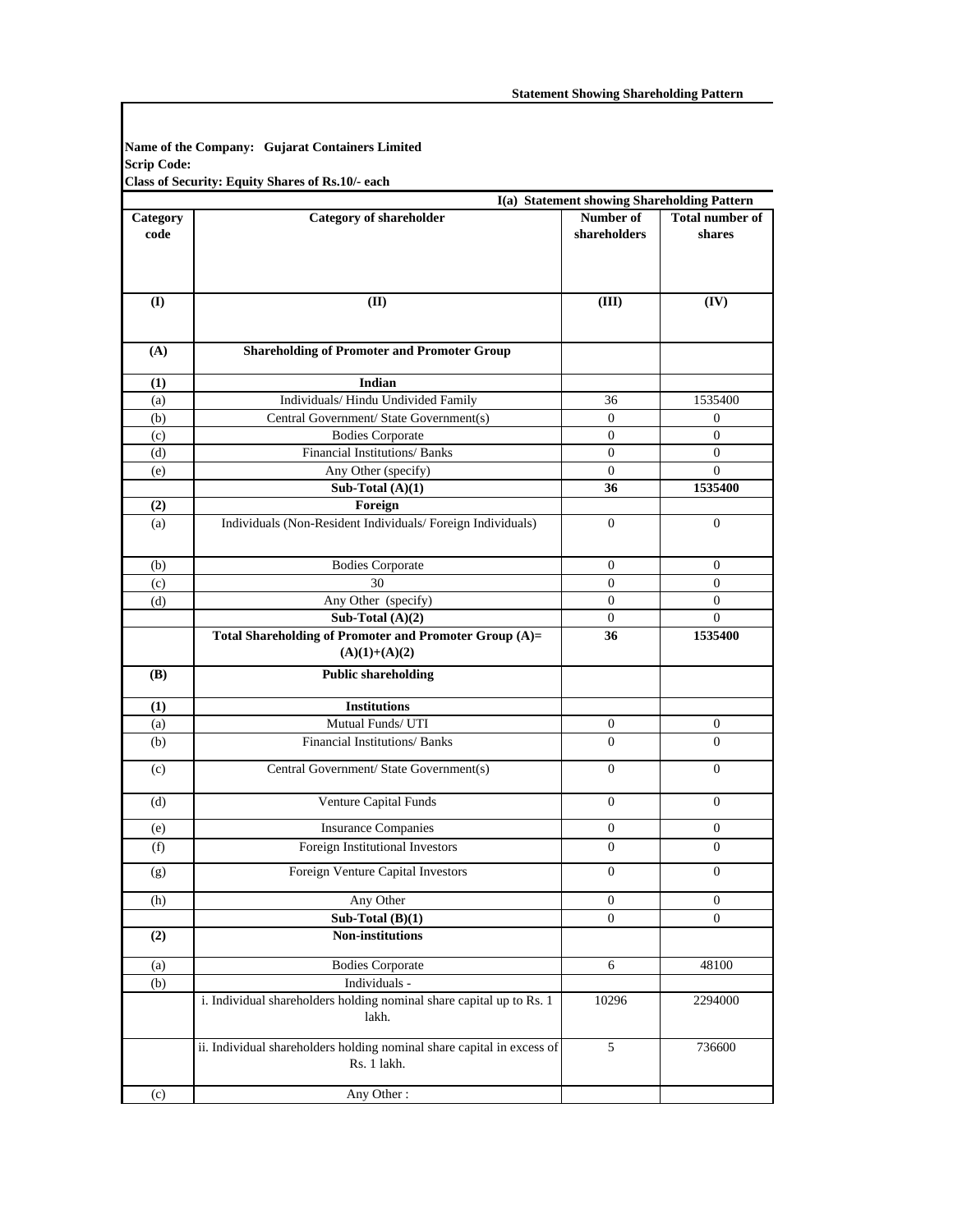|     | <b>HUF</b>                                             |          | 700      |
|-----|--------------------------------------------------------|----------|----------|
|     | <b>Clearing Members</b>                                | $\Omega$ | $\Omega$ |
|     | <b>NRI</b>                                             | 116      | 35200    |
|     | Sub-Total $(B)(2)$                                     | 10424    | 3114600  |
|     | Total Public Shareholding $(B)=(B)(1)+(B)(2)$          | 10424    | 3114600  |
|     |                                                        |          |          |
|     | <b>TOTAL</b> $(A)+(B)$                                 | 10460    | 4650000  |
| (C) | Shares held by Custodians and against which Depository |          |          |
|     | Receipts have been issued                              |          |          |
|     |                                                        |          |          |
|     | <b>GRAND TOTAL</b> $(A)+(B)+(C)$                       | 10460    | 4650000  |
|     |                                                        |          |          |

**NA - Not applicable**

**(I)(b)**

## **Statement showing holding of securities (including shares, warrants, convertible secu**

|  | ۹<br>۰,<br>I |  |
|--|--------------|--|
|  |              |  |
|  |              |  |

| Sr. No.        | Name of the shareholder | <b>Details of Shares</b> |                                                                                                                                                       |
|----------------|-------------------------|--------------------------|-------------------------------------------------------------------------------------------------------------------------------------------------------|
|                |                         | Number of<br>shares      | Shares as a<br>percentage of total<br>number of shares<br>{i.e., Grand Total<br>$(A)+(B)+(C)$<br>indicated in<br>Statement at para<br>$(I)(a)$ above} |
|                |                         |                          |                                                                                                                                                       |
| 1              | Kiran Shah              | 964400                   | 20.7398                                                                                                                                               |
| $\overline{2}$ | Geeta K Shah            | 347600                   | 7.4753                                                                                                                                                |
| 3              | Kiran Shah              | 80000                    | 1.7204                                                                                                                                                |
| $\overline{4}$ | Kiran Arvindlal Shah    | 50000                    | 1.0753                                                                                                                                                |
| 5              | Pravin H Shah           | 43300                    | 0.9312                                                                                                                                                |
| 6              | Geeta Kiran Shah        | 32500                    | 0.6989                                                                                                                                                |
| $\overline{7}$ | Pravin Hiralal Shah     | 5000                     | 0.1075                                                                                                                                                |
| 8              | Pradip M Shah           | 4500                     | 0.0968                                                                                                                                                |
| 9              | Geeta K Shah            | 1100                     | 0.0237                                                                                                                                                |
| 10             | Kiran Shah              | 1100                     | 0.0237                                                                                                                                                |
| 11             | Pravin Shah             | 1100                     | 0.0237                                                                                                                                                |
| 12             | Minaxiben Shah          | 900                      | 0.0194                                                                                                                                                |
| 13             | Arvindbhai Shah         | 800                      | 0.0172                                                                                                                                                |
| 14             | Pradipbhai Shah         | 500                      | 0.0108                                                                                                                                                |
| 15             | Pravin Hiral Shah       | 500                      | 0.0108                                                                                                                                                |
| 16             | Geetadevi K Shah        | 100                      | 0.0022                                                                                                                                                |
| 17             | Geetaben Shah           | 100                      | 0.0022                                                                                                                                                |
| 18             | Pradipkumar shah        | 100                      | 0.0022                                                                                                                                                |
| 19             | Shah Geeta Devi Kiran   | 100                      | 0.0022                                                                                                                                                |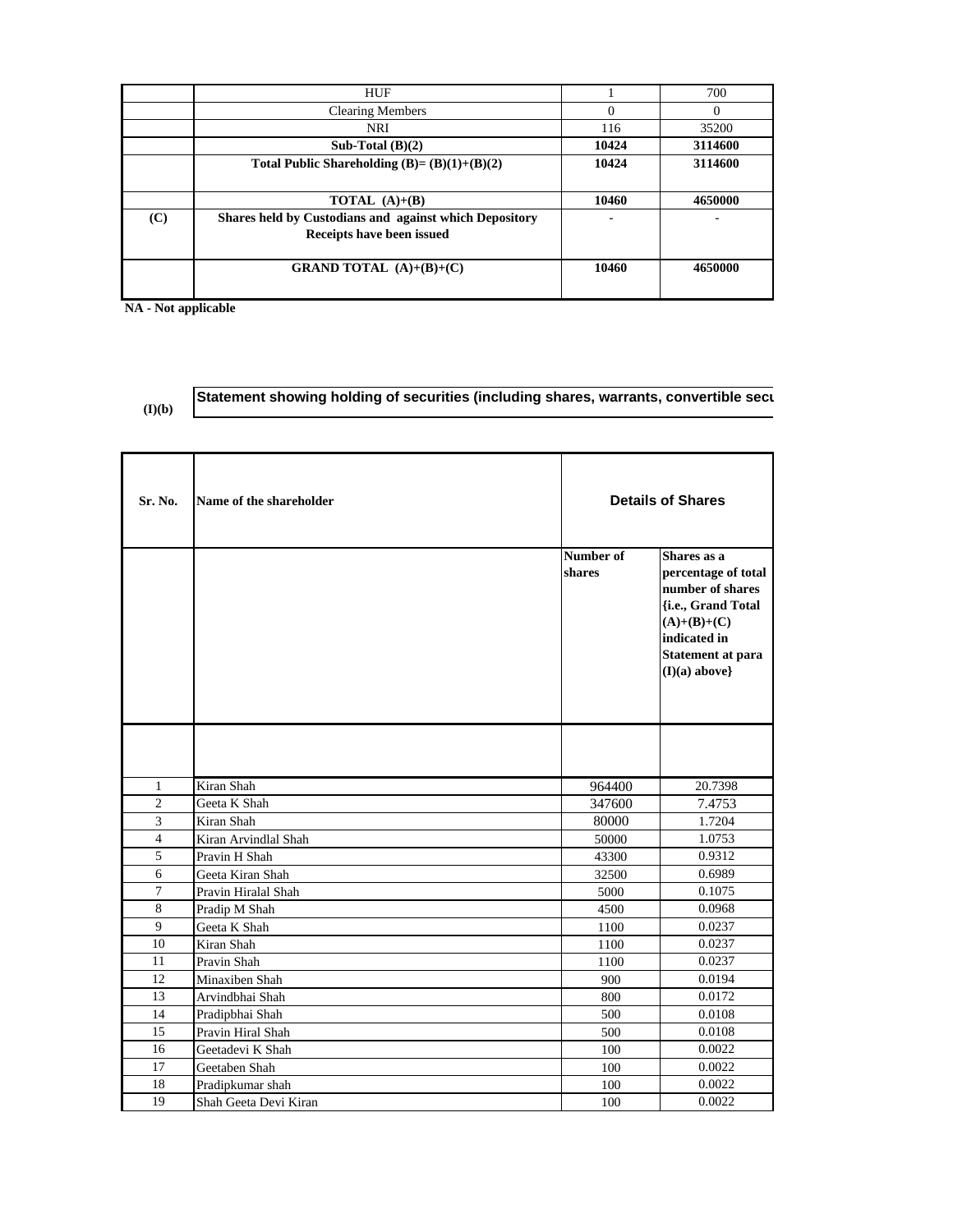| 20             | Shah Geeta ben Kiran                                                                                                                  | 100                 | 0.0022                                                                                                                                                |
|----------------|---------------------------------------------------------------------------------------------------------------------------------------|---------------------|-------------------------------------------------------------------------------------------------------------------------------------------------------|
| 21             | Shah Kiranray A                                                                                                                       | 100                 | 0.0022                                                                                                                                                |
| 22             | Shah Geeta                                                                                                                            | 100                 | 0.0022                                                                                                                                                |
| 23             | Geetakumari K Shah                                                                                                                    | 100                 | 0.0022                                                                                                                                                |
| 24             | Geetagauri Kiran Shah                                                                                                                 | 100                 | 0.0022                                                                                                                                                |
| 25             | Geeta Devi K Shah                                                                                                                     | 100                 | 0.0022                                                                                                                                                |
| 26             | Geeta Kiran Shah                                                                                                                      | 100                 | 0.0022                                                                                                                                                |
| 27             | Geetagauri Shah                                                                                                                       | 100                 | 0.0022                                                                                                                                                |
| 28             | Kiranray A Shah                                                                                                                       | 100                 | 0.0022                                                                                                                                                |
| 29             | Pradipbhai Shah                                                                                                                       | 100                 | 0.0022                                                                                                                                                |
| 30             | Pradipray Shah                                                                                                                        | 100                 | 0.0022                                                                                                                                                |
| 31             | Pradip Shah                                                                                                                           | 100                 | 0.0022                                                                                                                                                |
| 32             | Pradipchandra Shah                                                                                                                    | 100                 | 0.0022                                                                                                                                                |
| 33             | Pradip Shah                                                                                                                           | 100                 | 0.0022                                                                                                                                                |
| 34             | Geetadevi Kiran Shah                                                                                                                  | 100                 | 0.0022                                                                                                                                                |
| 35             | Geetaben Shah                                                                                                                         | 100                 | 0.0022                                                                                                                                                |
| 36             | Geeta K Shah                                                                                                                          | 100                 | 0.0022                                                                                                                                                |
| <b>TOTAL</b>   |                                                                                                                                       | 1535400             | 33.0207                                                                                                                                               |
| $(I)(c)$ (i)   | Statement showing holding of securities (including shares, warrants, convertible<br>"Public" and holding more than 1% of the total nu |                     |                                                                                                                                                       |
| Sr. No.        | Name of the shareholder                                                                                                               |                     | <b>Details of Shares</b>                                                                                                                              |
|                |                                                                                                                                       |                     |                                                                                                                                                       |
|                |                                                                                                                                       | Number of<br>shares | Shares as a<br>percentage of total<br>number of shares<br>{i.e., Grand Total<br>$(A)+(B)+(C)$<br>indicated in<br>Statement at para<br>$(I)(a)$ above} |
|                |                                                                                                                                       |                     |                                                                                                                                                       |
| $\mathbf{1}$   | Gajanand K. Malpani                                                                                                                   | 480000              | 10.3226                                                                                                                                               |
| $\overline{2}$ | Laxminarayan G. Malpani                                                                                                               | 170000              | 3.6559                                                                                                                                                |
| 3              | Willingdon Cristian<br><b>TOTAL</b>                                                                                                   | 55300<br>705300     | 1.1892<br>15.1677                                                                                                                                     |

 $(I)(c(ii))$ **Statement showing holding of securities (including shares, warrants, convertible sec the category "Public" and holding more than 5% of the total num**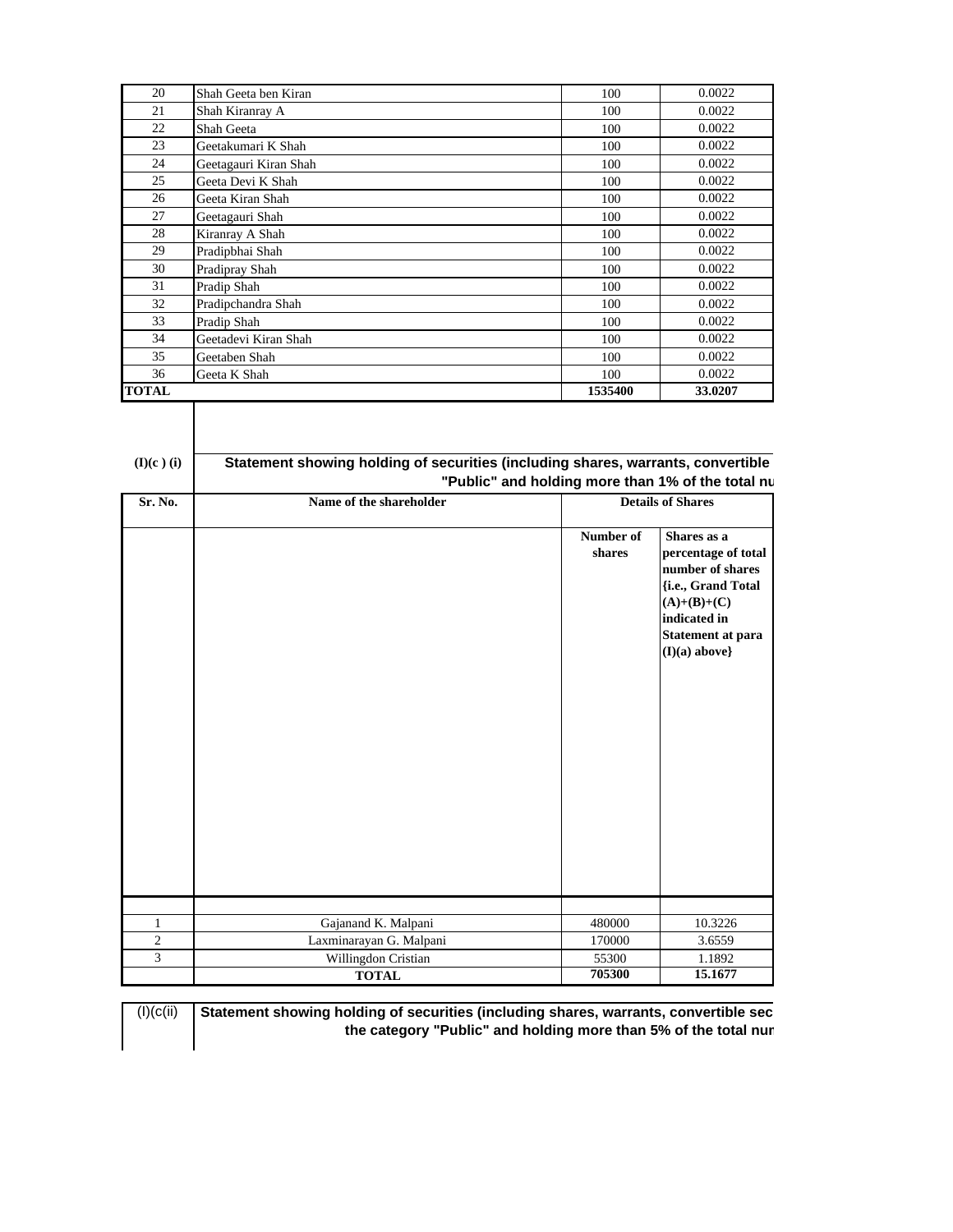| SR.NO  | Name of the shareholder | <b>Number of</b><br>shares | Shares as a<br>percentage of<br>total number of<br>shares {i.e.,<br><b>Grand Total</b><br>$(A)+(B)+(C)$<br>indicated in<br><b>Statement at</b><br>para (I)(a)<br>above} |
|--------|-------------------------|----------------------------|-------------------------------------------------------------------------------------------------------------------------------------------------------------------------|
|        |                         |                            |                                                                                                                                                                         |
|        | 1 Gajanand K. Malpani   | 480000                     | 10.3226                                                                                                                                                                 |
| TOTAL: |                         | 480000                     | 10.3226                                                                                                                                                                 |

| (I)(d)  | Statement showing details of locked-in shares |                  |                  |
|---------|-----------------------------------------------|------------------|------------------|
| Sr. No. | Name of the shareholder                       | Number of        | Locked-in shares |
|         |                                               | locked-in shares | number of shar   |
|         | Not applicable                                |                  |                  |
|         | TOTAL                                         |                  |                  |

| (II)(a) | <b>Statement showing details of Depository Receipts (DRs)</b> |                 |                     |
|---------|---------------------------------------------------------------|-----------------|---------------------|
| Sr. No. | Type of outstanding DR (ADRs, GDRs, SDRs, etc.)               | Number of       | Number of shares ur |
|         |                                                               | outstanding DRs |                     |
|         |                                                               |                 | Not applicable      |
|         | TOTAL.                                                        |                 |                     |

| (II)(b) | Statement showing Holding of Depository Receipts (DRs), where underlying shares are in excess of 1% o |                |  |  |  |  |
|---------|-------------------------------------------------------------------------------------------------------|----------------|--|--|--|--|
| Sr. No. | Name of the DR Holder<br><b>Number of shares</b><br>Type of                                           |                |  |  |  |  |
|         |                                                                                                       | outstanding DR |  |  |  |  |
|         |                                                                                                       | (ADRs, GDRs,   |  |  |  |  |
|         |                                                                                                       | SDRs, etc.)    |  |  |  |  |
|         |                                                                                                       |                |  |  |  |  |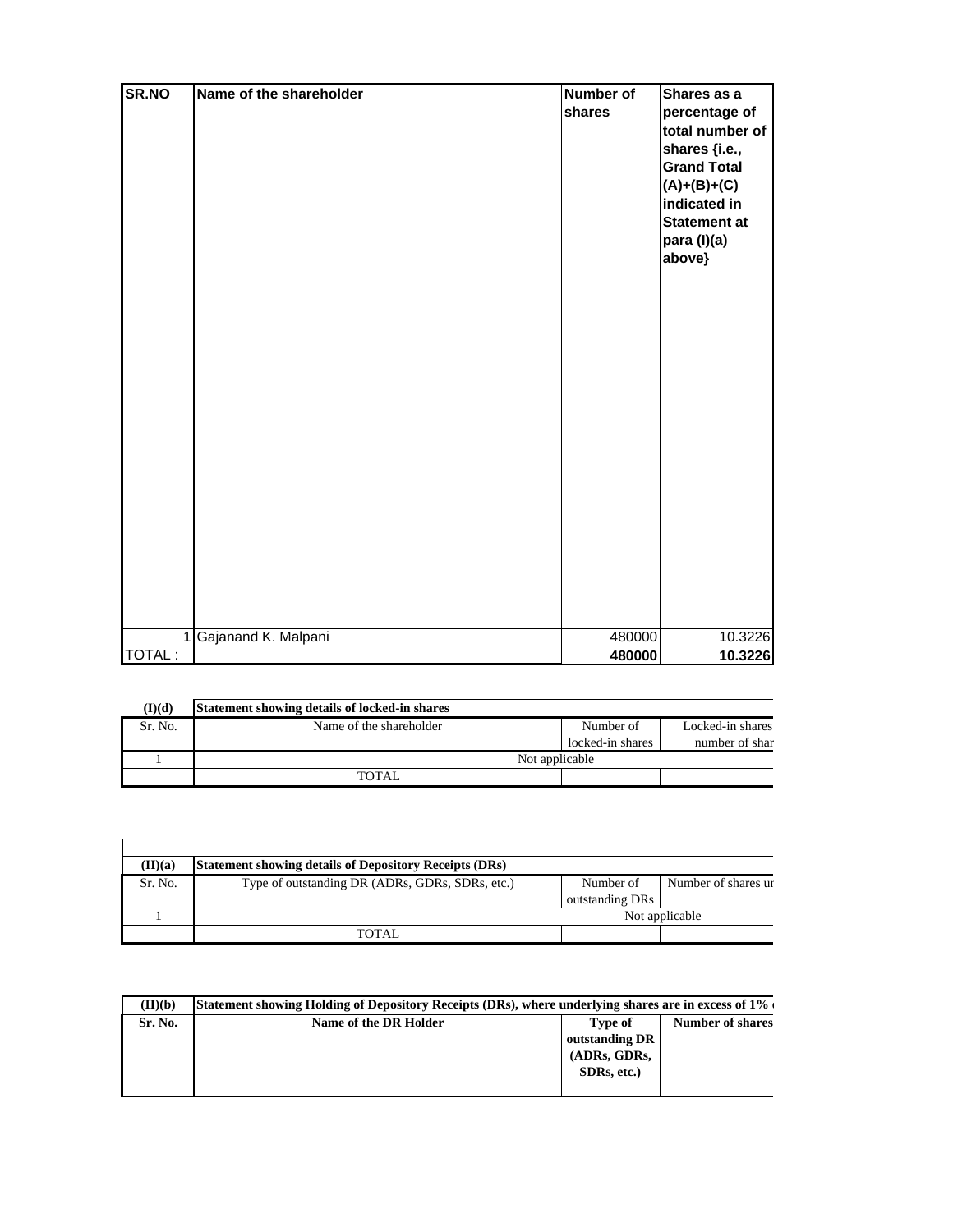| - - |  |  |
|-----|--|--|
| ___ |  |  |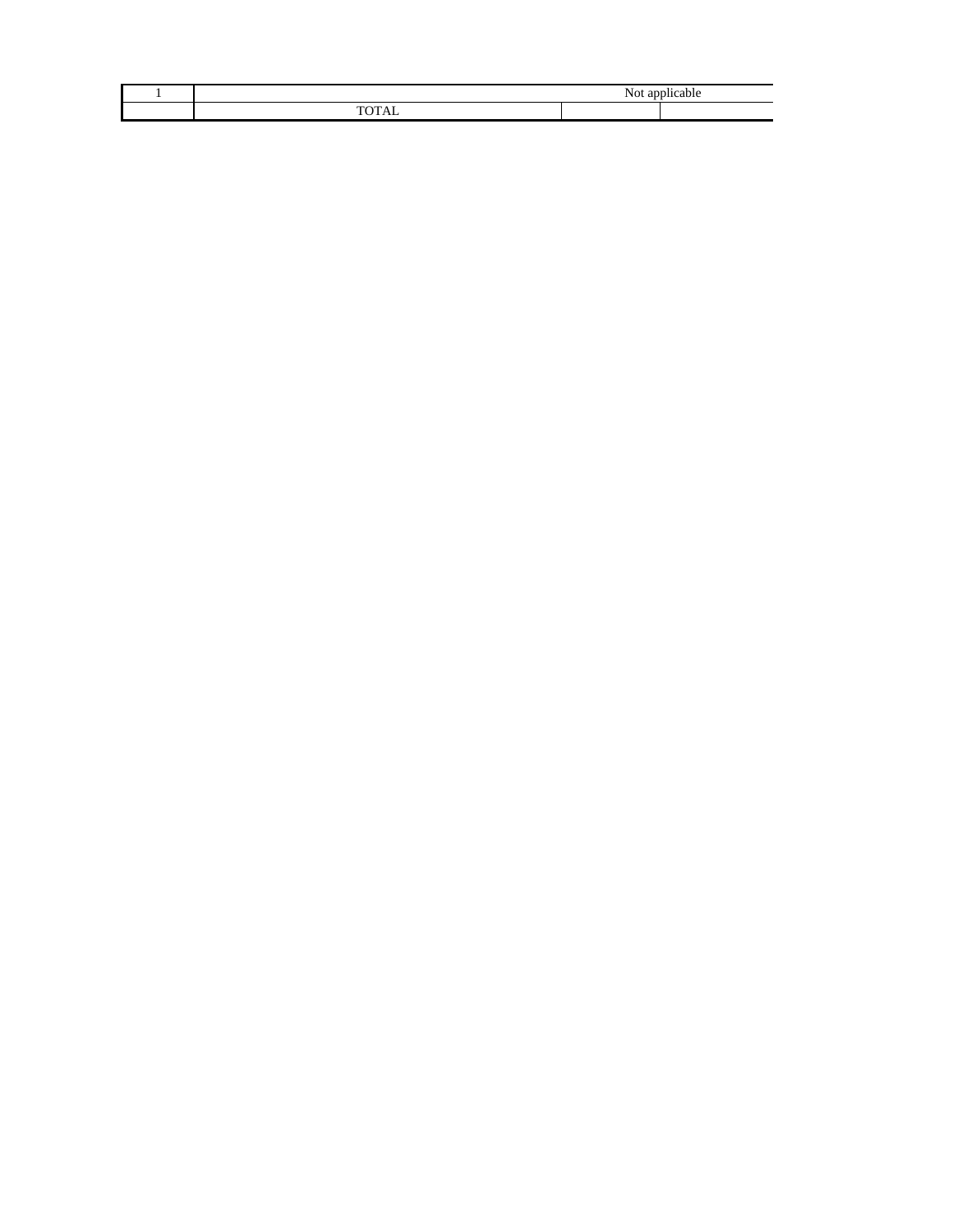| Quarter Ended: June 30, 2012 |  |  |  |
|------------------------------|--|--|--|
|------------------------------|--|--|--|

| Number of        |            | <b>Shares Pledged or</b><br>Total shareholding as a |                  |                  |
|------------------|------------|-----------------------------------------------------|------------------|------------------|
| shares held      | As a       | As a                                                | Number of        | As a             |
| in               | percentage | percentage                                          | shares           | percentage       |
| demateriali      | of $(A+B)$ | of $(A+B+C)$                                        |                  |                  |
| zed form         |            |                                                     |                  |                  |
| (V)              | (VI)       | (VII)                                               | (VIII)           | $(IX) =$         |
|                  |            |                                                     |                  | (VIII)/(IV)      |
|                  |            |                                                     |                  | *100             |
|                  |            |                                                     |                  |                  |
|                  |            |                                                     |                  |                  |
| 0.00             | 33.02      | 33.02                                               | $\boldsymbol{0}$ | 0                |
| $\boldsymbol{0}$ | 0.00       | 0.00                                                | 0                | $\boldsymbol{0}$ |
| $\overline{0}$   | 0.00       | 0.00                                                | $\boldsymbol{0}$ | $\boldsymbol{0}$ |
| $\overline{0}$   | 0.00       | 0.00                                                | $\boldsymbol{0}$ | $\mathbf{0}$     |
| $\boldsymbol{0}$ | 0.00       | 0.00                                                | $\boldsymbol{0}$ | $\boldsymbol{0}$ |
| $\boldsymbol{0}$ | 33.02      | 33.02                                               | $\bf{0}$         | 0.00             |
|                  |            |                                                     |                  |                  |
| $\boldsymbol{0}$ | 0.00       | 0.00                                                | $\boldsymbol{0}$ | $\boldsymbol{0}$ |
|                  |            |                                                     |                  |                  |
| $\boldsymbol{0}$ | 0.00       | 0.00                                                | $\boldsymbol{0}$ | 0                |
| $\boldsymbol{0}$ | 0.00       | 0.00                                                | 0                | 0                |
| $\boldsymbol{0}$ | $0.00\,$   | $0.00\,$                                            | $\boldsymbol{0}$ | $\mathbf{0}$     |
| $\boldsymbol{0}$ | $0.00\,$   | $0.00\,$                                            | $\boldsymbol{0}$ | $\boldsymbol{0}$ |
| L                | 33.02      | 33.02                                               | $\bf{0}$         | 0.00             |
|                  |            |                                                     |                  |                  |
|                  |            |                                                     |                  |                  |
|                  |            |                                                     |                  |                  |
|                  |            |                                                     |                  |                  |
| 0                | 0.00       | 0.00                                                | 0                | 0                |
| $\overline{0}$   | 0.00       | 0.00                                                | 0                | $\overline{0}$   |
|                  |            |                                                     |                  |                  |
| $\boldsymbol{0}$ | 0.00       | 0.00                                                | $\boldsymbol{0}$ | $\overline{0}$   |
|                  | 0.00       | 0.00                                                |                  |                  |
| $\boldsymbol{0}$ |            |                                                     | $\boldsymbol{0}$ | $\boldsymbol{0}$ |
| $\boldsymbol{0}$ | 0.00       | 0.00                                                | $\boldsymbol{0}$ | $\boldsymbol{0}$ |
| $\boldsymbol{0}$ | 0.00       | 0.00                                                | 0                | $\boldsymbol{0}$ |
| $\boldsymbol{0}$ | 0.00       | 0.00                                                | $\boldsymbol{0}$ | $\boldsymbol{0}$ |
|                  |            |                                                     |                  |                  |
| $\boldsymbol{0}$ | $0.00\,$   | $0.00\,$                                            | $\boldsymbol{0}$ | $\boldsymbol{0}$ |
| 0                | 0.00       | 0.00                                                | 0                | 0                |
|                  |            |                                                     |                  |                  |
| $\bf{0}$         | 1.03       | 1.03                                                | $\boldsymbol{0}$ | 0                |
|                  |            |                                                     |                  |                  |
| 16000            | 49.33      | 49.33                                               | Nil              | Nil              |
|                  |            |                                                     |                  |                  |
|                  |            |                                                     |                  |                  |
| $\bf{0}$         | 15.84      | 15.84                                               | Nil              | Nil              |
|                  |            |                                                     |                  |                  |
|                  |            |                                                     |                  |                  |
|                  |            |                                                     |                  |                  |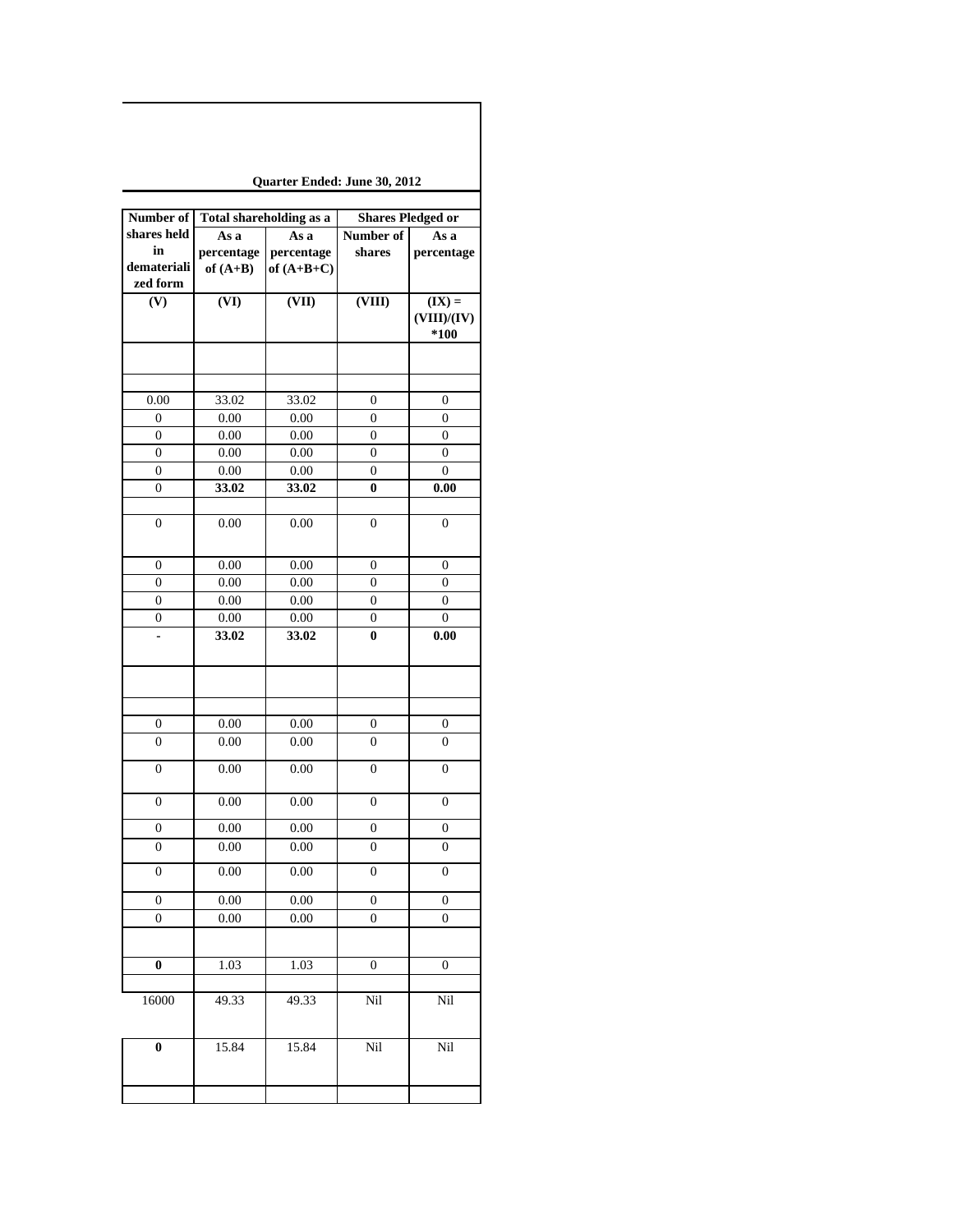| 700      | 0.02   | 0.02   |            |            |
|----------|--------|--------|------------|------------|
| $\theta$ | 0.00   | 0.00   | Nil        | Nil        |
|          | 0.76   | 0.76   |            | ۰          |
| 16700    | 66.98  | 66.98  | <b>Nil</b> | <b>Nil</b> |
| 16700    | 66.98  | 66.98  | <b>Nil</b> | <b>Nil</b> |
|          |        |        |            |            |
| 16700    | 100.00 | 100.00 | Nil        | <b>Nil</b> |
|          |        |        |            |            |
|          |        |        |            |            |
|          |        |        |            |            |
| 16700    | 100.00 | 100.00 | Nil        | Nil        |
|          |        |        |            |            |

## **urities) of persons belonging to the category " PROMOTERS AND PROMOTER GROUP "**

| No.            | Encumbered shares (*)<br>As a<br>percenta<br>ge | As a % of Number<br>grand<br>total<br>$(A)+(B)+(A)$<br>C) of sub-<br>clause<br>(I)(a) | Details of<br>warrants<br><b>of</b><br>warrants<br>held | As a %<br>total<br>number<br>of<br>warrants<br>of the<br>same<br>class | <b>Details of</b><br>convertib<br>le<br>securitie<br>s<br><b>Number</b><br>of<br>convertib number<br>le<br>securitie<br>s held | As a %<br>total<br><b>of</b><br>convertib<br>le<br>securitie<br>s of the | <b>Total shares</b><br>(including<br>underlying shares<br>assuming full<br>conversion of<br>warrants and<br><b>convertible</b><br>securities) as a % |
|----------------|-------------------------------------------------|---------------------------------------------------------------------------------------|---------------------------------------------------------|------------------------------------------------------------------------|--------------------------------------------------------------------------------------------------------------------------------|--------------------------------------------------------------------------|------------------------------------------------------------------------------------------------------------------------------------------------------|
| (V)            | $(VI) = (V)/I$                                  | $\overline{(VII)}$                                                                    | $\overline{(VIII)}$                                     | (IX)                                                                   | (X)                                                                                                                            | same<br>حاءده<br>(XI)                                                    | of diluted share<br>canital<br>(XII)                                                                                                                 |
|                | $II)^*$<br>100                                  |                                                                                       |                                                         |                                                                        |                                                                                                                                |                                                                          |                                                                                                                                                      |
| 0              | 0.00                                            | 0.00                                                                                  | $\mathbf 0$                                             | $\mathbf 0$                                                            | 0                                                                                                                              | 0                                                                        | 0                                                                                                                                                    |
| $\overline{0}$ | 0.00                                            | 0.00                                                                                  | $\mathbf 0$                                             | $\overline{0}$                                                         | 0                                                                                                                              | $\mathbf{0}$                                                             | $\mathbf 0$                                                                                                                                          |
| 0              | 0.00                                            | 0.00                                                                                  | $\mathbf 0$                                             | $\mathbf 0$                                                            | $\overline{0}$                                                                                                                 | 0                                                                        | $\mathbf 0$                                                                                                                                          |
| 0              | 0.00                                            | 0.00                                                                                  | $\mathbf 0$                                             | $\mathbf 0$                                                            | $\overline{0}$                                                                                                                 | 0                                                                        | $\mathbf 0$                                                                                                                                          |
| 0              | 0.00                                            | 0.00                                                                                  | $\mathbf 0$                                             | $\mathbf 0$                                                            | $\overline{0}$                                                                                                                 | $\mathbf{0}$                                                             | $\mathbf 0$                                                                                                                                          |
| 0              | 0.00                                            | 0.00                                                                                  | $\mathbf 0$                                             | $\mathbf 0$                                                            | $\overline{0}$                                                                                                                 | 0                                                                        | $\mathbf 0$                                                                                                                                          |
| $\overline{0}$ | 0.00                                            | 0.00                                                                                  | $\mathbf 0$                                             | $\mathbf 0$                                                            | $\overline{0}$                                                                                                                 | $\mathbf 0$                                                              | $\mathbf 0$                                                                                                                                          |
| 0              | 0.00                                            | 0.00                                                                                  | $\mathbf 0$                                             | 0                                                                      | $\overline{0}$                                                                                                                 | 0                                                                        | $\mathbf 0$                                                                                                                                          |
| 0              | 0.00                                            | 0.00                                                                                  | $\mathbf 0$                                             | $\mathbf 0$                                                            | $\overline{0}$                                                                                                                 | $\mathbf 0$                                                              | $\mathbf 0$                                                                                                                                          |
| $\overline{0}$ | $\overline{0.00}$                               | 0.00                                                                                  | $\overline{0}$                                          | $\overline{0}$                                                         | $\overline{0}$                                                                                                                 | $\overline{0}$                                                           | $\overline{0}$                                                                                                                                       |
| 0              | 0.00                                            | 0.00                                                                                  | $\mathbf 0$                                             | $\Omega$                                                               | $\overline{0}$                                                                                                                 | $\overline{0}$                                                           | $\mathbf 0$                                                                                                                                          |
| 0              | 0.00                                            | 0.00                                                                                  | $\mathbf 0$                                             | $\mathbf 0$                                                            | $\overline{0}$                                                                                                                 | 0                                                                        | $\mathbf 0$                                                                                                                                          |
| 0              | 0.00                                            | 0.00                                                                                  | $\mathbf 0$                                             | $\overline{0}$                                                         | $\overline{0}$                                                                                                                 | $\overline{0}$                                                           | $\overline{0}$                                                                                                                                       |
| 0              | 0.00                                            | 0.00                                                                                  | $\mathbf 0$                                             | $\mathbf 0$                                                            | $\overline{0}$                                                                                                                 | $\overline{0}$                                                           | $\mathbf 0$                                                                                                                                          |
| 0<br>0         | 0.00                                            | 0.00<br>0.00                                                                          | $\mathbf 0$<br>$\mathbf 0$                              | $\overline{0}$<br>$\overline{0}$                                       | $\mathbf 0$<br>$\overline{0}$                                                                                                  | $\mathbf 0$<br>0                                                         | $\mathbf 0$<br>$\overline{0}$                                                                                                                        |
| 0              | 0.00<br>0.00                                    | 0.00                                                                                  | $\mathbf 0$                                             | $\mathbf 0$                                                            | $\overline{0}$                                                                                                                 | $\overline{0}$                                                           | $\overline{0}$                                                                                                                                       |
| 0              | 0.00                                            | 0.00                                                                                  | $\mathbf 0$                                             | $\mathbf 0$                                                            | 0                                                                                                                              | 0                                                                        | $\mathbf 0$                                                                                                                                          |
| 0              | 0.00                                            | 0.00                                                                                  | $\mathbf 0$                                             | 0                                                                      | 0                                                                                                                              | 0                                                                        | $\mathbf 0$                                                                                                                                          |
|                |                                                 |                                                                                       |                                                         |                                                                        |                                                                                                                                |                                                                          |                                                                                                                                                      |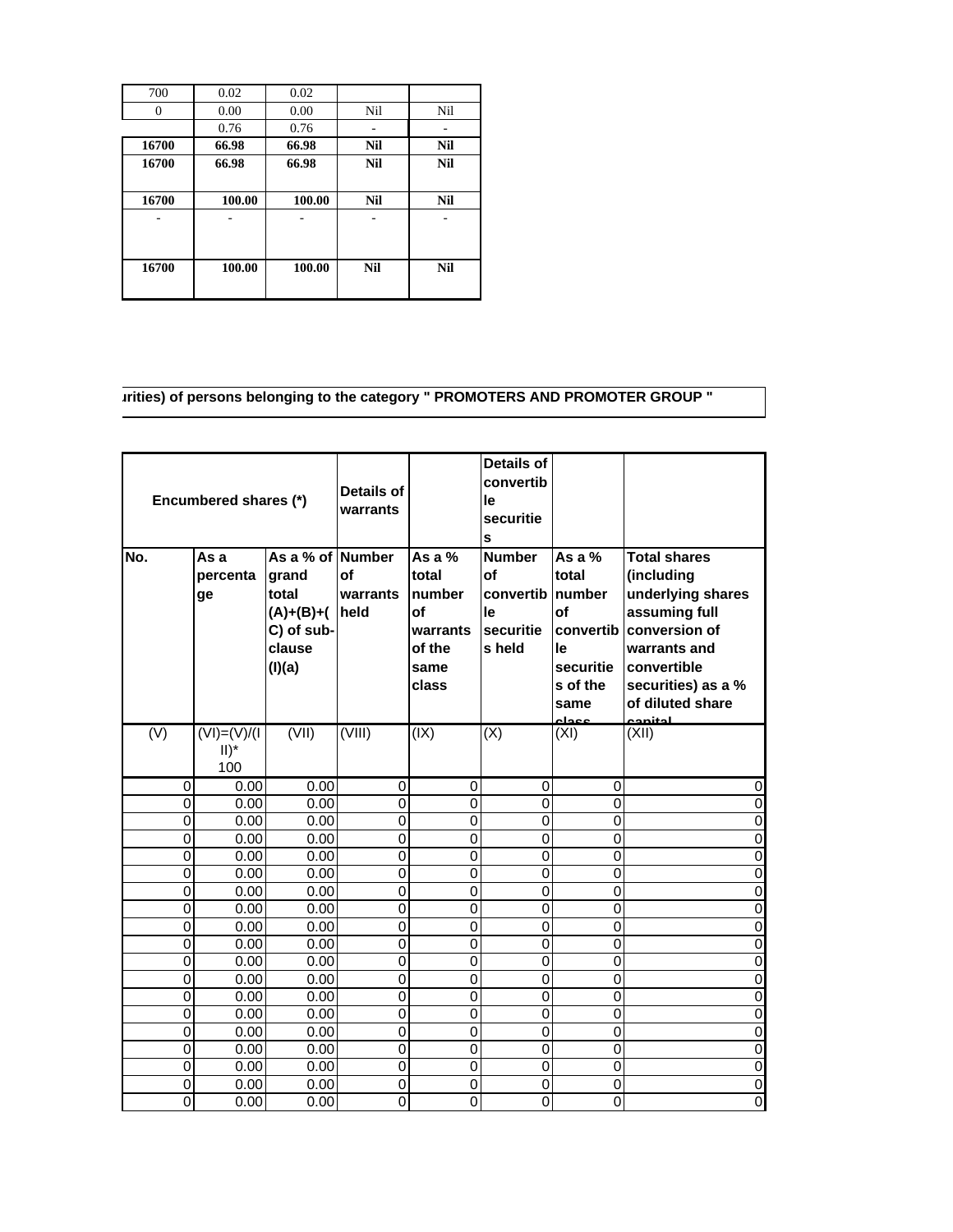| 0 | 0.00 | 0.00 | $\mathbf 0$      | 0              | 0        | 0 | 0 |
|---|------|------|------------------|----------------|----------|---|---|
| 0 | 0.00 | 0.00 | $\mathbf 0$      | 0              | 0        | 0 | 0 |
| 0 | 0.00 | 0.00 | $\mathbf 0$      | $\mathbf 0$    | 0        | 0 | 0 |
| 0 | 0.00 | 0.00 | $\mathbf 0$      | 0              | 0        | 0 | 0 |
| 0 | 0.00 | 0.00 | $\mathbf 0$      | 0              | 0        | 0 | 0 |
| 0 | 0.00 | 0.00 | $\mathbf 0$      | 0              | 0        | 0 | 0 |
| 0 | 0.00 | 0.00 | $\mathbf 0$      | 0              | 0        | 0 | 0 |
| 0 | 0.00 | 0.00 | $\boldsymbol{0}$ | 0              | 0        | 0 | 0 |
| 0 | 0.00 | 0.00 | $\mathbf 0$      | $\overline{0}$ | 0        | 0 | 0 |
| 0 | 0.00 | 0.00 | $\mathbf 0$      | $\overline{0}$ | 0        | 0 | 0 |
| 0 | 0.00 | 0.00 | $\mathbf 0$      | 0              | 0        | 0 | 0 |
| 0 | 0.00 | 0.00 | $\mathbf 0$      | $\mathbf 0$    | 0        | 0 | 0 |
| 0 | 0.00 | 0.00 | $\mathbf 0$      | 0              | 0        | 0 | 0 |
| 0 | 0.00 | 0.00 | $\mathbf 0$      | 0              | 0        | 0 |   |
| 0 | 0.00 | 0.00 | $\mathbf 0$      | 0              | 0        | 0 | 0 |
| 0 | 0.00 | 0.00 | $\mathbf 0$      | 0              | $\Omega$ | 0 | 0 |
| 0 | 0.00 | 0.00 | $\mathbf 0$      | 0              | 0        | 0 | 0 |
| 0 | 0.00 | 0.00 | $\mathbf 0$      | 0              | 0        | 0 | 0 |

| securities) of persons belonging to the category<br>imber of shares. |                                                                          |                                                                 |                                                                                                |                                                                                                                                                                                                               |
|----------------------------------------------------------------------|--------------------------------------------------------------------------|-----------------------------------------------------------------|------------------------------------------------------------------------------------------------|---------------------------------------------------------------------------------------------------------------------------------------------------------------------------------------------------------------|
| <b>Details of warrants</b>                                           |                                                                          | Details of<br>convertible                                       |                                                                                                |                                                                                                                                                                                                               |
| <b>Number</b><br>οf<br>warrants<br>held                              | As a $%$<br>total<br>number<br>οf<br>warrants<br>of the<br>same<br>class | <b>Number</b><br>Ωf<br>convertib l<br>le<br>securitie<br>s held | % w.r.t.<br>total<br>number<br>Οf<br>convertib<br>le<br>securitie<br>s of the<br>same<br>class | <b>Total</b><br>shares<br>(includin<br>g<br>underlyin<br>g shares<br>assumin<br>g full<br>conversi<br>on of<br>warrants<br>and<br>convertib<br>le<br>securitie<br>s) as a %<br>of diluted<br>share<br>capital |
|                                                                      | 0                                                                        | 0                                                               | 0                                                                                              | 0                                                                                                                                                                                                             |
| 0<br>0                                                               | 0                                                                        | 0                                                               | 0                                                                                              | 0                                                                                                                                                                                                             |
| 0                                                                    | 0                                                                        | 0                                                               | 0                                                                                              | 0                                                                                                                                                                                                             |
| 0                                                                    | 0                                                                        | 0                                                               | 0                                                                                              | 0                                                                                                                                                                                                             |

**urities) of persons (together with PAC) belonging to mber of shares of the company**

**(**